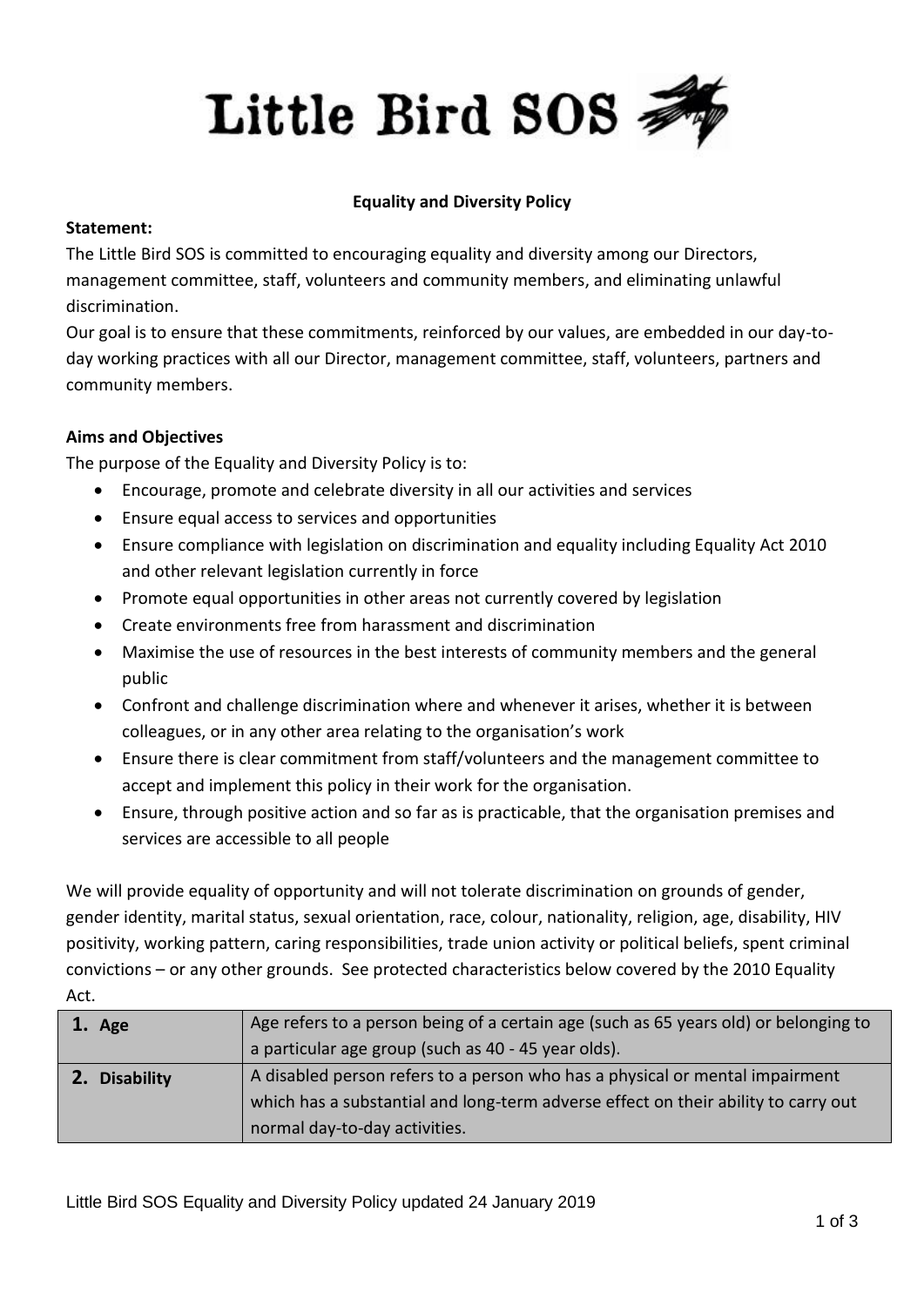| 3. Gender                | Gender reassignment is the process of transitioning from one gender to another.          |
|--------------------------|------------------------------------------------------------------------------------------|
| Reassignment             |                                                                                          |
| 4. Marriage and          | Marriage is defined as a 'union between two partners'. Both heterosexual and             |
| <b>Civil Partnership</b> | same sex couples can get married. Currently, same-sex couples can have their             |
|                          | relationships legally recognised as 'civil partnerships'.                                |
| 5. Maternity and         | Pregnancy is the condition of expecting a baby. Maternity refers to the period after     |
| Pregnancy                | the birth, and is linked to maternity leave in the employment context. In a non-         |
|                          | work context, protection against maternity discrimination is for 26 weeks after          |
|                          | giving birth. It includes treating a woman unfavourably because she is                   |
|                          | breastfeeding.                                                                           |
| 6. Race                  | Race refers to a group of people defined by their race, colour, and nationality          |
|                          | (including citizenship), ethnic or national origins.                                     |
| 7. Religion or belief    | Religion refers to a person's faith. Belief includes religious and philosophical beliefs |
|                          | including lack of belief. Generally, a belief should affect your life choices or the way |
|                          | you live for it to be included in the definition.                                        |
| 8. Sex                   | Sex refers to a person's preferred identity - he/him - she/her - they/them               |
| 9. Sexual                | Sexual orientation refers to whether a person's sexual attraction is towards their       |
| orientation              | own sex, the opposite sex or to both sexes.                                              |

## **We will demonstrate our commitment by:**

- promoting equality of opportunity and diversity within the communities in which we work and with all our partners and workforce
- aiming to build a workforce which reflects our customer base, within the diverse communities in which we work, with the aim of having parity of representation across the workforce
- encouraging recruitment from groups currently under-represented in the department and their career progression once employed
- treating our customers, colleagues and partners fairly and with respect
- promoting an environment free from discrimination, bullying and harassment, and tackling behaviour which breaches this
- recognising and valuing the differences and individual contribution that people make
- providing support and encouragement to staff/volunteers to develop their careers and increase their contributions to Little Bird SOS through the enhancement of their skills and abilities
- building in legislative requirements and best practice to all our service delivery and employee/volunteer policies and procedures and supporting these with appropriate training and guidance

## **Responsibility**

The Director has overall responsibility for the effective operation of this policy. However, all Staff and volunteers also have a duty as part of their involvement with Little Bird SOS to do everything they can to ensure that the policy works in practice.